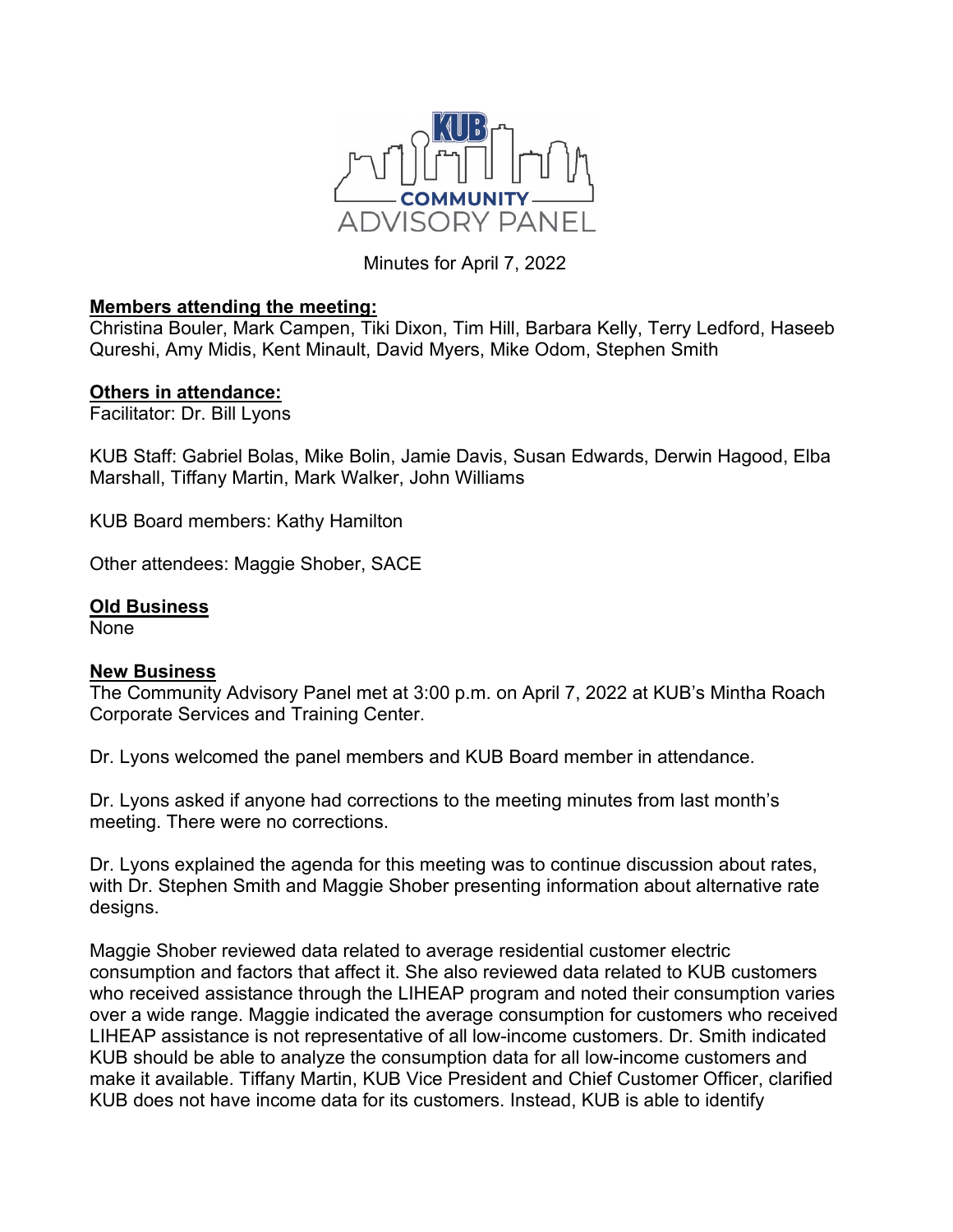customers who are known to be lower income because they received LIHEAP assistance and is able to review their consumption data. Therefore, KUB was able to conduct the consumption analysis for this population of customers.

Tiki Dixon asked how often the LIHEAP numbers are expected to change. Ms. Shober noted the data shown on the slide is for one year. Mike Bolin, KUB Vice President of Utility Advancement, clarified the KUB data includes consumption data for all customers who received LIHEAP assistance in that year, and it is actual data and includes no estimates.

Ms. Shober reviewed an energy consumption analysis from Duke Energy, grouped by housing type, housing status, and heating source, and said she feels it would be helpful if KUB conducted a similar analysis.

Ms. Shober reviewed an analysis using data from the Energy Information Administration to demonstrate consumption among lower income households is variable. Dr. Smith explained this was being shown to demonstrate lower income households often have lower consumption than average, and he feels a higher fixed fee is harmful to these customers. He noted he cannot be certain this data carries over to KUB's service area, but he believes it may. Haseeb Qureshi noted as a panel member, he was not aware of the past dialogue between SACE and KUB regarding the basic service charge, but now that he is seeing the information, he wanted to share that he agrees with the point Dr. Smith is making.

Amy Midis asked about the data set being shared by SACE and if it is for KUB's service area or a different area. Maggie explained it is data SACE attempted to match with KUB's service area, but it is not an exact match, and she feels KUB should do a more precise analysis. Mike Bolin clarified KUB's analysis used actual consumption data for KUB customers known to have received LIHEAP assistance, which is the most precise analysis KUB was able to conduct, and he feels if there is a data set that is more accurate, SACE would already be using it rather than data from across a four-state region.

Mike Odom asked how many households are in the KUB service area, and KUB staff confirmed it is over 190,000 residential households for the electric system. Mike Odom asked for clarification on the data being shared by SACE and if it is for KUB's service area. Maggie explained she misunderstood the previous question asked by Amy Midis and that no, the data shown on the slide is from a broader area across Tennessee, Mississippi, Alabama, and Kentucky.

Stephen Smith asked KUB to confirm if there is a local interest group that has been asking KUB to release this kind of data for its service area by census tract. Gabe Bolas confirmed that yes, this has been requested, and KUB does not have census data for its customers. It can be obtained by a third party. KUB has zip codes for its customers and has shared this information with the local interest group.

Haseeb Qureshi asked if there is a way KUB could work with this group to have this kind of data analyzed. Tiffany Martin explained KUB has worked with the interest group and did work with a third party to obtain census tract data and then manually apply that to KUB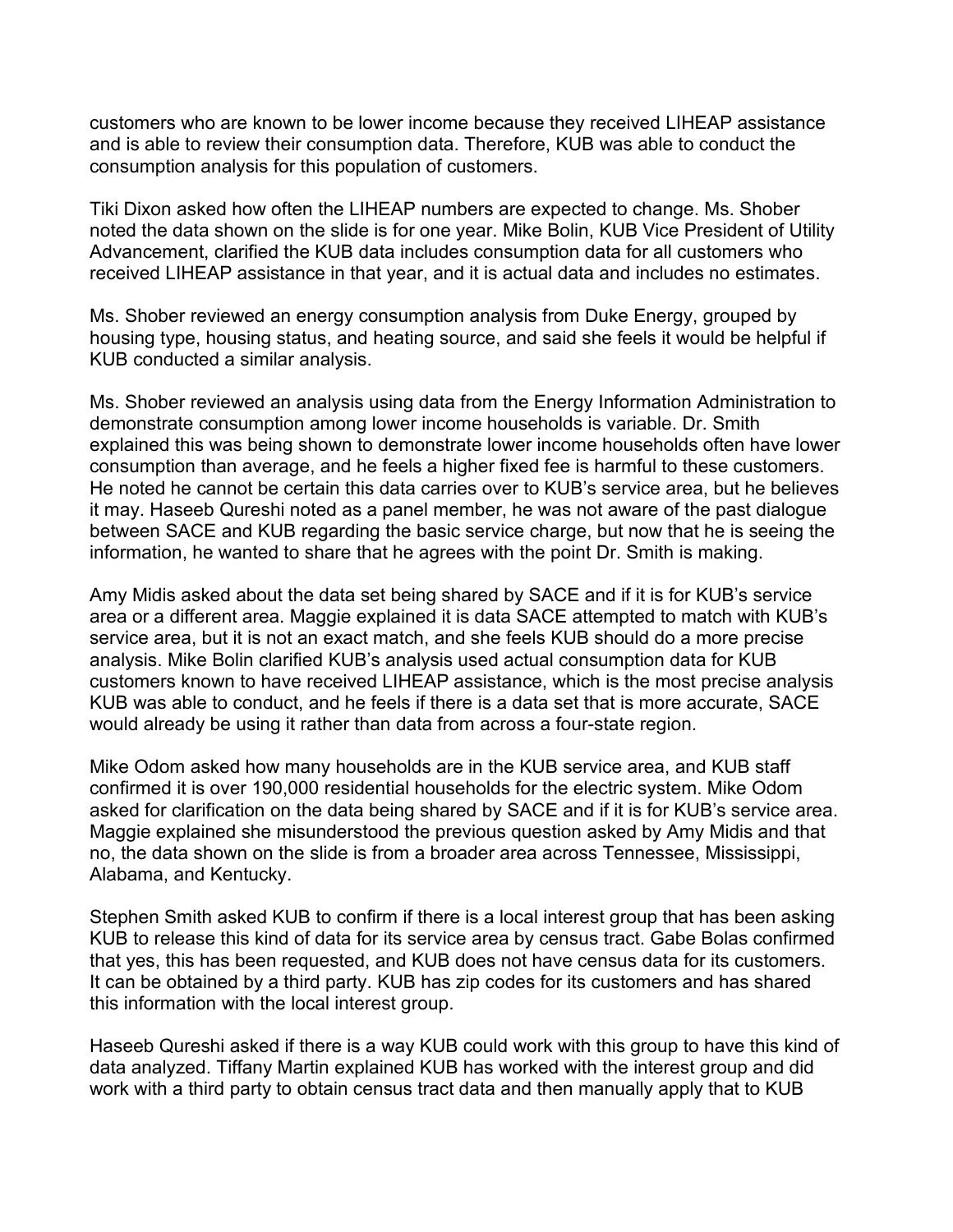customer consumption data for a period of time. That process took quite a bit of work and cannot be sustained by KUB. However, KUB has continued to provide consumption data by zip code to the local interest group.

Dr. Smith expressed he feels it would be helpful for the panel to hear directly from the local interest group that has been working on this issue.

Ms. Shober continued her presentation and indicated KUB's fixed fee limits customers' abilities to lower their bills and gives customers less control to use energy efficiency means to lower bills. Dr. Smith expressed the fixed fee blunts market signals to be more efficient.

Mr. Qureshi asked if KUB has considered this before. Gabe Bolas explained that yes, KUB understands you can lower the fixed fee and raise the variable rate and there are different ways to look at this. The question is how the various scenarios affect KUB's customers where in some cases, bills may go down and bills may increase in other cases. KUB must also find the right balance in determining how to pay for system investments. Mr. Qureshi indicated it may be worthwhile for KUB to consider making a change to encourage the community to conserve energy and reduce bills.

Kathy Hamilton expressed her view as a KUB Board member. She stated the Board has reviewed data and has also heard from customers who struggle with their bills because they are lower income and have high consumption. She noted it is complex, and one of the concerns of the Board is about customers who struggle with higher bills in the winter when usage is high. She is concerned if a change is made, many lower income customers may have higher bills.

Mr. Qureshi noted he agrees it is important to consider seasonality. Commissioner Hamilton said that KUB offers levelized billing to help customers, but not all customers choose to enroll in this program. Dr. Smith agreed there may be a month or two out of the year when extreme temperatures have an impact and indicated levelized billing is the way to address this.

Terry Ledford noted it must be kept in mind that both TVA and KUB are not-for-profit, and if the variable rate is raised and more people take advantage of that, it impacts KUB's revenue, and someone has to pay for that. He feels the customers who are able to take advantage of the rate would benefit, but it puts upward pressure on rates for others.

Mr. Qureshi noted the panel has not discussed business customer data yet, and it could be interesting to add to the discussion. Tim Hill noted there was some data related to business customers in KUB's presentation demonstrating business customers are paying more than their share. Haseeb agreed and expressed it may be helpful to see more detailed data for business customers.

Ms. Shober continued her presentation and discussed SACE's thoughts on how KUB might determine the impact of energy affordability. She stated KUB should reduce the fixed fee, expand existing low-income support programs, and offer new programs. She stated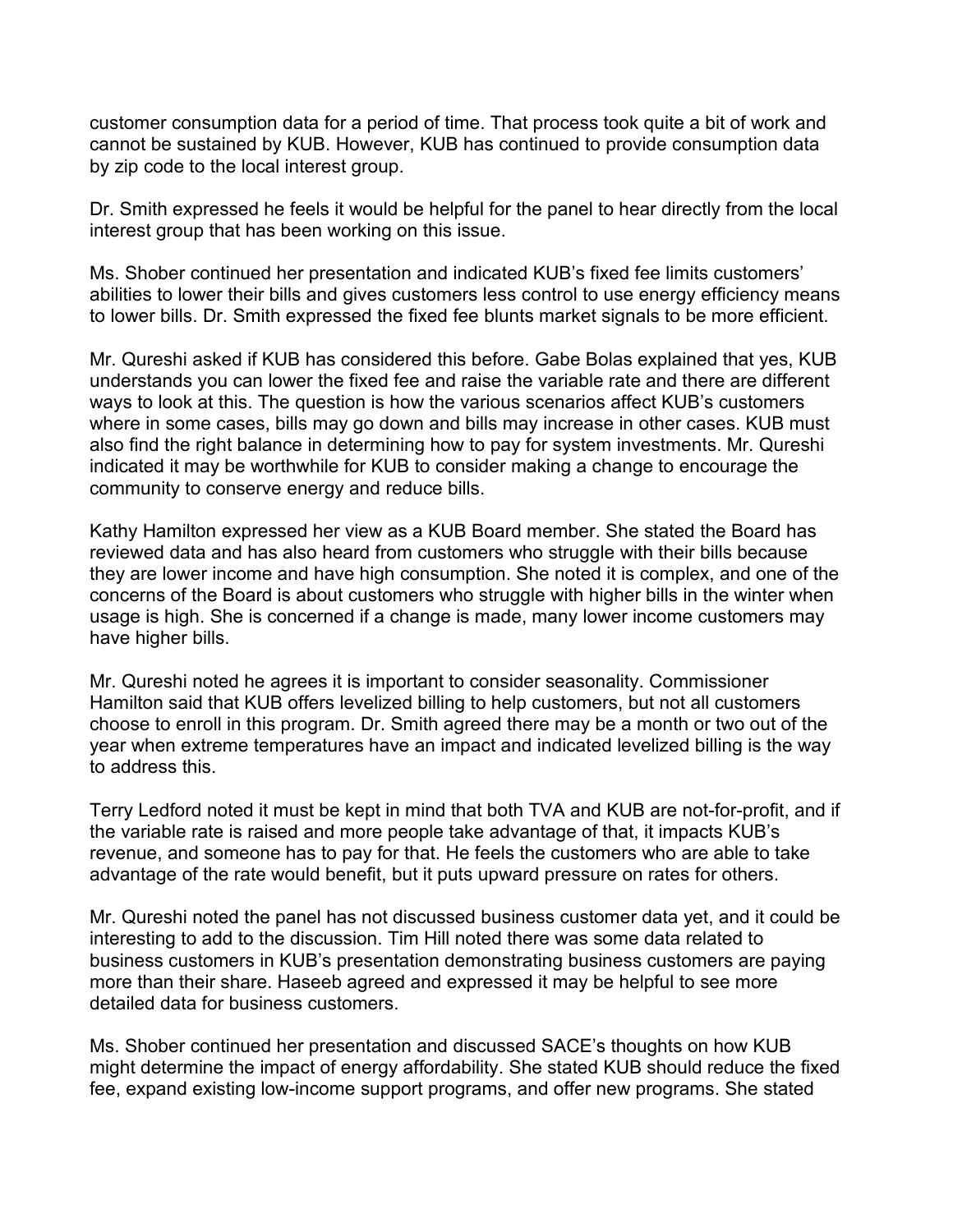KUB's budget for home weatherization was \$15 million in 2015 – 2017 and that has dropped to \$1 million per year. Gabe Bolas clarified the \$15 million for weatherization in 2015 was a TVA grant, not a KUB budget, and since then, KUB has significantly increased its commitment to weatherization assistance, with a KUB budget of \$1 million annually. With KUB's contribution, Round It Up, and TVA's Home Uplift program, there is currently \$2 million per year, which is much more than was available in the past.

Dr. Smith stated he feels TVA's Home Uplift program is a "PR move" and that TVA should be investing more in energy efficiency. He said he feels KUB does not use the leverage it has to push TVA to invest more heavily in energy efficiency. Amy Midis asked what kinds of investments in energy efficiency Dr. Smith is suggesting. He said there is a variety of programs for lighting, heat pumps, and other offerings that can help improve energy efficiency. He indicated there are far more programs in North Carolina, for example.

Kent Minault said there are rebates that can be provided for more efficient appliances, like heat pumps and refrigerators and home weatherization. He said he feels "we" should go to TVA and insist they increase investment in energy efficiency. He complimented KUB's work on renewable energy through the Green Invest program and said he wants to see more investment like that for energy efficiency.

Amy Midis agreed it would be great to see more energy efficiency programs, and she would like to have more discussion about how to increase those, but she is not in favor of continued discussion on the level of KUB's fixed fee as she does not feel an adjustment to it is the best way to help lower income customers. Dr. Smith disagreed. Ms. Midis also noted a change to a lower fixed fee would impact customers with higher usage. She feels more efficient appliances would have positive impacts on customers.

Kent Minault commented on climate change concerns and said he feels the current rate structure is not the right approach for responding to climate concerns. He feels to effectively respond to climate concerns, various partners need to work together to "go where the money is" and "get relief for poor people." He indicated he would like to share more about his perspective on this during his upcoming presentation.

Dr. Smith stated he feels if Ms. Midis were to understand SACE's position, she would see SACE is advocating for non-regressive fixed fees, aggressive investments in energy efficiency programs, and advocating for KUB to do what it can and that TVA needs to make more investments in these programs.

Amy Midis said she would like to hear more about the other programs and less about the fixed fee.

Tim Hill asked when TVA was spending more on energy efficiency, was there a direct drop in consumption and how much is Duke Energy spending on energy efficiency. He asked how much TVA would need to spend to gain a one percent improvement in efficiency.